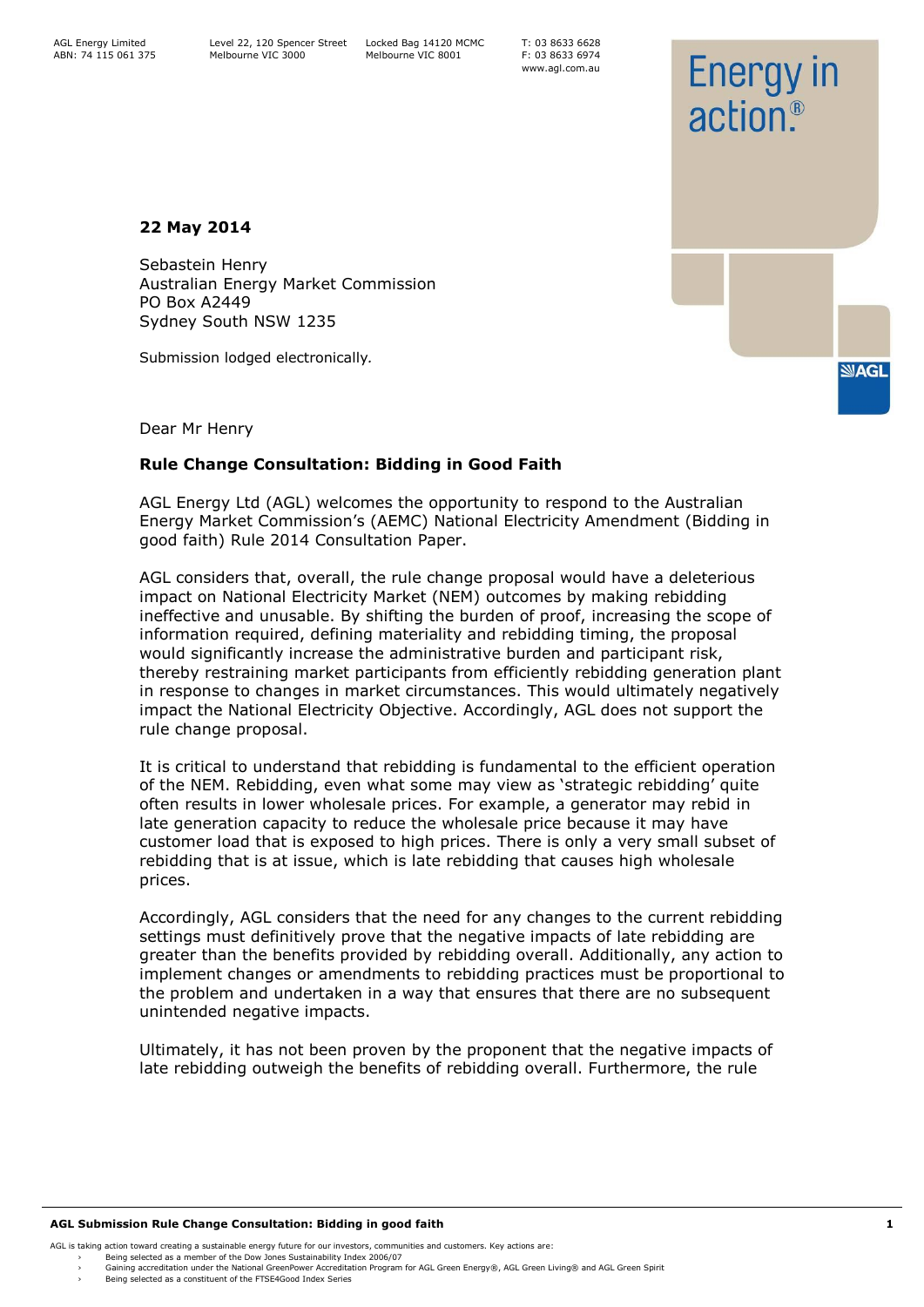change request will have a detrimental impact on rebidding behaviour generally, resulting in upward pressure on prices and affecting the efficiency of the market.

AGL provides responses to the specific questions raised in the consultation paper, below.

## **Question 1: Do you consider late strategic rebidding to be the primary issue raised by this rule change request?**

AGL considers that the primary issue raised by the rule change request is late strategic rebidding coupled with the strategic withdrawal of capacity that causes high wholesale prices.

#### **Question 2: Do you consider the NEM trading arrangements of fiveminute dispatch and 30-minute settlement to be relevant to the issue of late strategic rebidding? Do you have any views as to how any issues arising could be addressed?**

While the five-minute dispatch and thirty-minute settlement is a contributing component to the issue, shifting to a five minute dispatch and settlement arrangement will not stop late rebidding. This is because there always be a market participant who will be able to bid last in the relevant interval and generators that have faster ramp rate capabilities than others.

Moreover, there are significant negative impacts associated with moving to such an arrangement, such as misalignment of retail billing practices and dilution of market signals and returns to peaking generation capacity.

It is also important to understand that the market already provides a way for participants to minimise their exposure to high prices caused by late rebidding. If they are concerned by this behaviour, they are able to purchase caps in the contract market, which in the current oversupplied market, have significantly dropped in price.

Addressing the issue of ramp rate constraints may potentially alleviate some of the opportunity that late rebidding provides. However, AGL does not consider that there is a regulatory solution that will prevent late rebidding from occurring without impacting on rebidding behaviour generally.

#### **Question 3: Do you consider there to be benefits in the proposed rule to reverse the onus of proof onto generators?**

AGL does not consider that there are benefits to the proposed rule change to reverse the onus of proof onto generators. AGL does not agree with the assertions made by the proponents that its own advice concludes that the proposed rule change does not, in fact, reverse the burden of proof.

AGL is taking action toward creating a sustainable energy future for our investors, communities and customers. Key actions are:

<sup>›</sup> Being selected as a member of the Dow Jones Sustainability Index 2006/07<br>› Gaining accreditation under the National GreenPower Accreditation Program for AGL Green Energy®, AGL Green Living® and AGL Green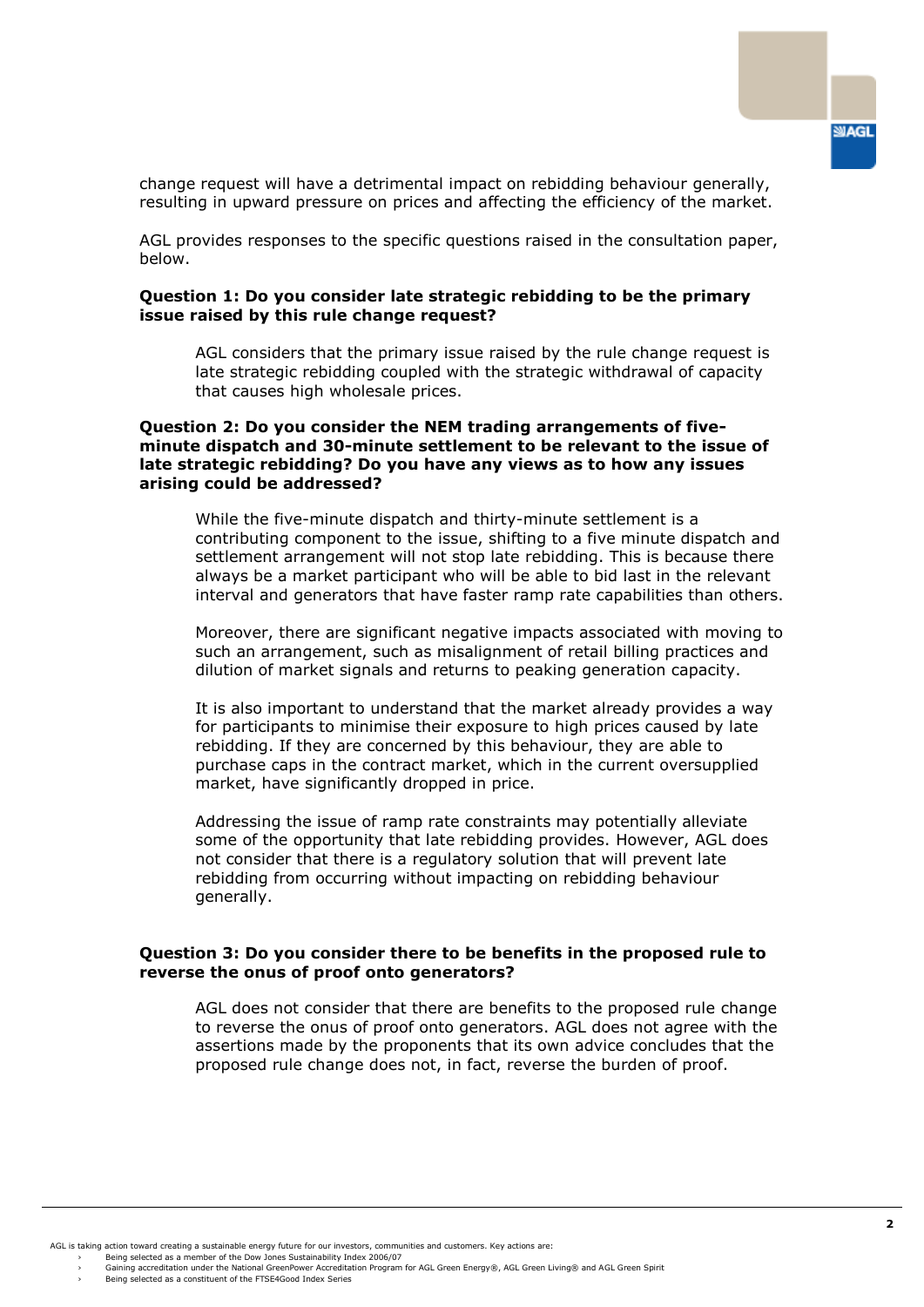AGL notes the ACCC's December 2002 conclusion on this point, as quoted in the Consultation Paper, that reversing the onus of proof 'had the potential to impose significant costs on participants' and 'may encourage participants to bid and rebid more conservatively leading to less flexibility in the market'. AGL strongly supports this view. Moreover, conservative rebidding practices will reduce the instances where rebidding leads to lower wholesale prices. A clear example of this is events in mid-January this year when significant capacity was offline in South Australia and Victoria in a heatwave, which resulted in the Market Price Cap (MPC) being forecast in pre-dispatch. However, the wholesale price never reached the MPC because of participants rebidding additional generation capacity.

In addition, AGL notes that administrative costs associated with reversing the onus of proof would be magnified by the proposal that generators provide details of bidding behaviour in relation to the generator's entire generation portfolio in the event of a request by the regulator to confirm good faith rebidding.

### **Question 4 (for ease of response question 4 (a)-(c) have been grouped)**

**(a) Do you consider that all known conditions and circumstances should be taken into account in generator bids and rebids?** 

**(b) Do you consider the proposed rule to be practical and sufficiently clear as to when a generator must rebid following a change in material conditions and circumstances?** 

### **(c) Do you consider that rebids should only be limited to the occurrence of a significant change in conditions and circumstances? If so, how would this be achieved in practice?**

AGL does not consider that it is realistic or workable to implement the proposal that generators take into account all existing material conditions and circumstances when making a bid or rebid, or to reflect those changes in rebids as soon as reasonably practicable.

Specifically, the proposal does not recognise the actual complexity of trading in the NEM or the requirement on traders to manage a number of variables including, for example, fuel cost and availability (particularly relevant to gas in the current market), physical plant availability and company decision making policy i.e. trading authority/hierarchy.

Additionally, the following questions arise; how would the regulator determine when new information was known by a participant? or determine what a reasonable time frame was for response?; or even define what a material incident is (aside from limiting rebids to advice received from AEMO)?

AGL is taking action toward creating a sustainable energy future for our investors, communities and customers. Key actions are:

› Being selected as a member of the Dow Jones Sustainability Index 2006/07<br>› Gaining accreditation under the National GreenPower Accreditation Program for AGL Green Energy®, AGL Green Living® and AGL Green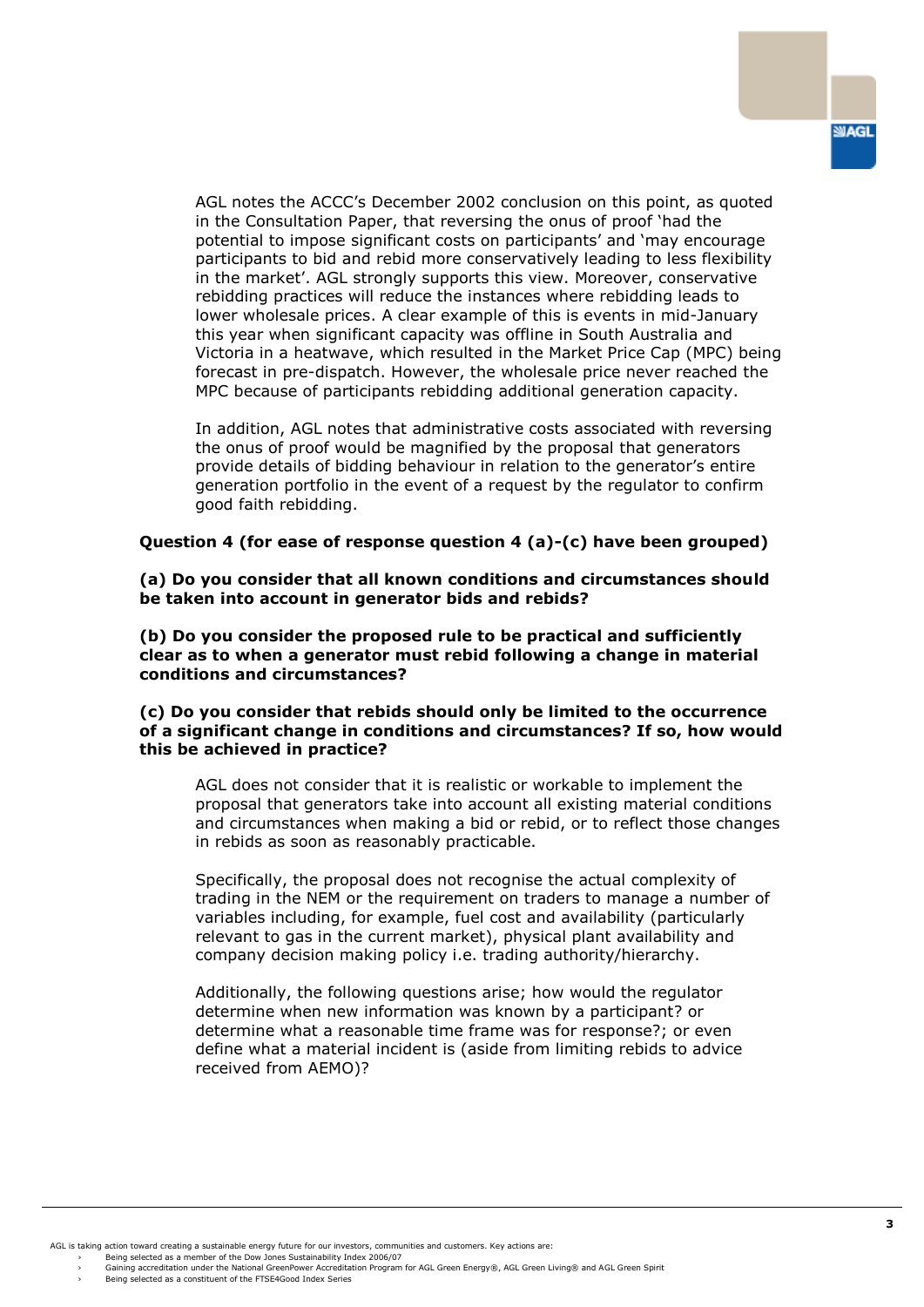

AGL considers that these options are clearly, operationally and administratively, impractical.

On the issue of materiality, what is material for one participant may not be for another. Box 1 provides a worked example evidence as to why this is the case.

## **Box 1: Difficulty in defining materiality**

This example below shows how difficult it is to define what constitutes a material event. Something as seemingly innocuous as one cent change in the SA RRP to most of the market, may actually have material implications for a participant.

The South Australian region (SA) has constrained import from Victoria and the price is being set by base load Generators A and B (one station) at \$60.98. Station C has 300MW spread across multiple units bid in at a \$60.99 price band.

Generators A and B decide to do a low load test on the following day and move their generation into a higher band for the duration of the test (300MW for 10 hours).

In D+1 predispatch, Generator C now sees an increase in the SA RRP of one cent being set by it (no change in demand, availability weather etc.) but an increase in load of 300MW.

Generator C must now decide whether to purchase additional fuel to meet that predispatch, approximately 30TJ at \$150-200k.

Generators A and B cancel their test due to unavailability of staff on the following day and the D+1 SA PD drops by one cent. Generator C now has 40TJ less of a gas usage forecast for that day.

If Generator C purchased the gas to meet the previous forecast usage, then the new predispatch will indicate that the additional 30TJ purchased is now not required. It may have to burn part of the gas if it has limited facility to store it for future use (storage has a cost associated with it). If it does burn it by rebidding some MW into a lower price band, then the only published AEMO data which had changed was the SA RRP – by one cent.

Generator C waits until there is a more accurate predispatch closer to dispatch, then the timeliness of its rebid may be in question as the original one cent change was published on the previous day.

AGL is taking action toward creating a sustainable energy future for our investors, communities and customers. Key actions are:

<sup>›</sup> Being selected as a member of the Dow Jones Sustainability Index 2006/07<br>› Gaining accreditation under the National GreenPower Accreditation Program for AGL Green Energy®, AGL Green Living® and AGL Green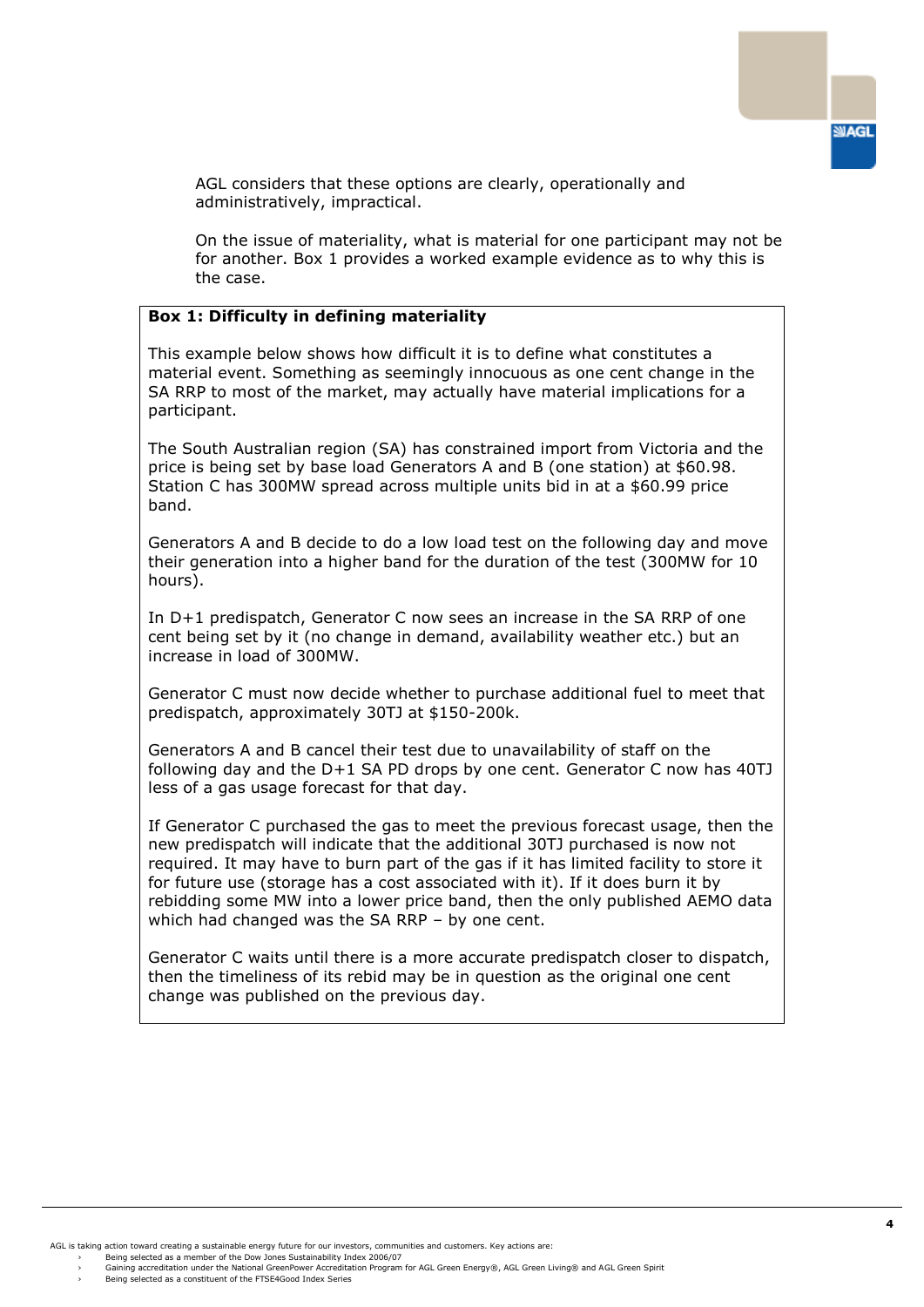If the trader at Generator C is advised that only a portion of the required 30TJ is available to purchase, he may have to rebid a portion of his generation to a higher price to limit his gas exposure.

This example shows how difficult it is to define what constitutes a material event. Something as seemingly innocuous as one cent change in the SA RRP to most of the market, may actually have material implications for a participant.

## **Question 5: Do you consider it reasonable that all bids and rebids should be made with reference to published AEMO data?**

AGL does not consider that all bids and rebids should be made with reference to published AEMO data. This proposal does not recognise the fact that generators, when bidding capacity, are attempting to manage their own portfolio and may not be solely reliant on AEMO data to effect their trading behaviour.

Other reasons for rebidding, outside of advice provided by AEMO may include, but are not limited to, changes in weather, contract positions, unforseen outages and fuel issues – including hourly limits on gas contracts.

Additionally, market flexibility and competitiveness within the NEM is driven, in part, by the particular knowledge, market intelligence and experience of participants. Constraining the ability of a participant to call on this experience (and the capacity to derive and test new intelligence) would materially curtail competition and innovation within the NEM.

#### **Question 6**

**(a) What are your views on any of the options discussed above? Do you consider any of these options or any other options around the design of the bidding process to better address the issues raised in the rule change request?** 

AGL considers that none of the options identified will actually stop late rebidding, or deliver the flexibility and ultimately the benefits provided by the current rebidding arrangements.

As AGL noted above, the need for any changes to the current rebidding settings should only be made if it can be established that the costs of the current settings (in terms of the potential negative outcomes from late rebidding) are greater than the benefits rebidding provides – such as reduced wholesale prices. AGL does not believe this can be established, as the costs of the proposed rule change on the NEM are justifiably significant.

Additionally, implementing any changes or amendments to rebidding, must also ensure that there are no subsequent unintended negative

AGL is taking action toward creating a sustainable energy future for our investors, communities and customers. Key actions are:

› Being selected as a member of the Dow Jones Sustainability Index 2006/07<br>› Gaining accreditation under the National GreenPower Accreditation Program for AGL Green Energy®, AGL Green Living® and AGL Green